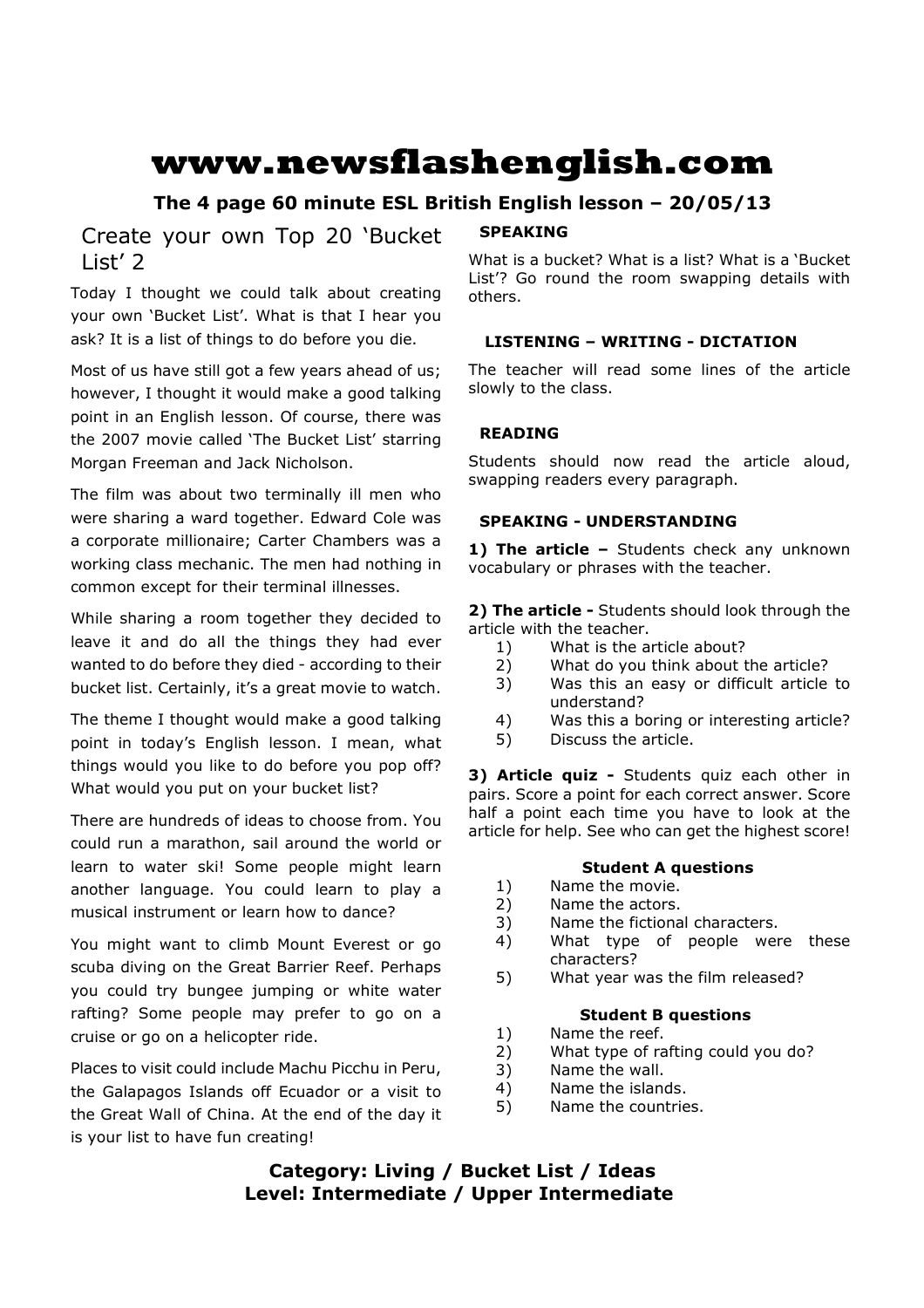# Create your own Top 20 'Bucket List' 2 *– 20th May 2013*

#### **WRITING / SPEAKING**

you can to do with **'Bucket List***'***.** *One-two minutes.* Compare with other teams. Using your words compile a short dialogue together.

#### **WRITING / SPEAKING**

*Create your own bucket list - In pairs* choose three things from the article.

| Write them below. |  |
|-------------------|--|
|-------------------|--|

 $1)$   $\qquad \qquad$ 2) \_\_\_\_\_\_\_\_\_\_\_\_\_\_\_\_\_\_\_\_\_\_\_\_\_\_\_\_ 3) \_\_\_\_\_\_\_\_\_\_\_\_\_\_\_\_\_\_\_\_\_\_\_\_\_\_\_\_

Add three similar ideas of your own about the subject. Discuss together.

*The teacher will choose some pairs to discuss their findings in front of the class.* 

### **WRITING / SPEAKING**

Create your own **Top 20 'Bucket List'** of things you would like to do before you die. Compare with your partner. Discuss together.

*The teacher will choose some students to read out their work to the class.* 

# **DISCUSSION**

#### **Student A questions**

- 1) Did the headline make you want to read the article?
- 2) Would you like to go up Mount Everest? Explain.
- 3) Could you do a bungee jump?
- 4) Have you ever run a marathon?
- 5) Would you like to go in a helicopter?
- 6) What adventure would you like to try?
- 7) Which famous person might you meet?
- 8) Have you watched the movie 'The Bucket List'?
- 9) What other movies have Jack Nicholson and Morgan Freeman been in?
- 10) Have you learnt anything in today's English lesson?

### **SPEAKING – ROLEPLAY 1**

In pairs. On the board write as many words as In groups. One of you is the interviewer. The others are one of the following people. You are in the ABC *New York* TV studio. Today's interview is about: *Create your own Top 20 'Bucket List'.* 

- 1) You have a terminal illness.
- 2) You are aged 70.
- 3) You are aged 25.
- 4) You are aged 50.

*The teacher will choose some groups to roleplay their interview in front of the class.* 

#### **SPEAKING**

*In pairs/small groups* – Consider the following themes in your bucket list of ideas. What might you do in each of them?

*Try some different foods – holidays – create an ideal home – see different animals – family – see a famous monument – web achievements – audition for something – contribute towards something – hit the big time! – meet someone famous! – write something – try a new hobby – take up a sport – improve your education – read some books*

#### **SPEAKING - DISCUSSION**

*Allow 10 minutes* – As a class.

*Discuss the following…* 

The ultimate Top 20 class 'Bucket List'!

*The teacher can moderate the session.*

# **DISCUSSION**

#### **Student B questions**

- 1) What do you think about what you've read?
- 2) What hobby might you take up?
- 3) How would your family come into your bucket list?
- 4) Which musical instrument might you learn?
- 5) What place of interest might you like to visit?
- 6) Which dance might you learn?
- 7) Which country might you visit?
- 8) Have you ever had a serious illness that you were in hospital for a while?
- 9) Has this been a difficult lesson for you to understand?
- 10) Did you like this discussion?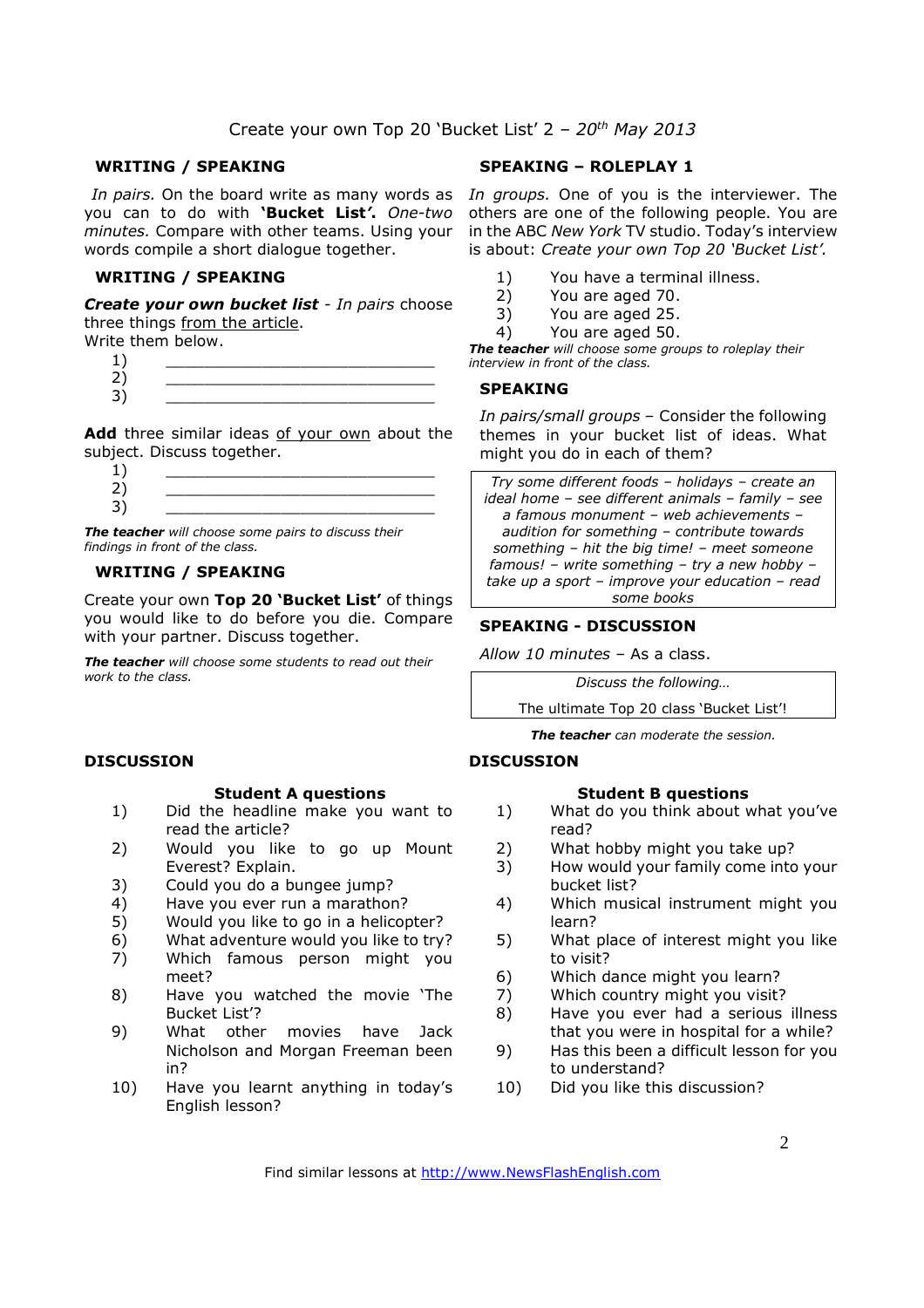#### **Create your own top 20 'Bucket List' 2**

Today I thought we could talk about creating your own  $'(1)$  List'. What is that I hear you ask? It is a list of things to do before you die.

Most of us have still got a few years ahead of us; however, I thought it would make a good talking point in an English lesson. Of course, there was the 2007 movie called 'The Bucket List' starring Morgan Freeman and Jack Nicholson.

The (2)\_\_ was about two terminally ill men who were sharing a  $(3)$  together. Edward Cole was a  $(4)$ millionaire; Carter Chambers was a working class (5)\_\_. The men had nothing in common except for their (6) | illnesses.

While sharing a room together they decided to leave it and do all the things they had ever wanted to do before they died - according to their bucket list. Certainly, it's a great  $(7)$  to  $(8)$ .

# *mechanic / bucket / movie / terminal / corporate / ward / watch / film*

The theme I thought would make a good talking point in today's English lesson. I mean, what things would you like to do before you (1)\_? What would you put on your bucket list?

There are hundreds of  $(2)$  to choose from. You could run a (3)\_\_, sail around the world or learn to water ski! Some people might learn another language. You could learn to play a musical instrument or learn how to dance?

You might want to (4) Mount Everest or go scuba diving on the Great Barrier Reef. (5)\_\_ you could try bungee jumping or white water rafting? Some people may  $(6)$  to go on a  $(7)$  or go on a helicopter ride.

Places to visit could include Machu Picchu in Peru, the Galapagos Islands off Ecuador or a visit to the Great Wall of China. At the end of the day it is your list to have (8) creating!

*climb / pop off / fun / cruise / marathon / perhaps / ideas / prefer*

# **GAP FILL: READING GAP FILL: GRAMMAR**

#### **Create your own top 20 'Bucket List' 2**

Today I thought we (1)\_\_ talk about creating your own 'Bucket List'. (2) is that I hear you ask? It is a list of things to do before you die.

Most of us have  $(3)$  got a few years ahead of us; however, I thought it would make a good talking point in an English lesson. Of course, (4) was the 2007 movie called 'The Bucket List' starring Morgan Freeman and Jack Nicholson.

The film was about two terminally ill men who were sharing a ward together. Edward Cole was a corporate millionaire; Carter Chambers was a working class mechanic. The men had nothing in common except for (5) \_ terminal illnesses.

(6)\_\_ sharing a room together (7)\_\_ decided to leave it and do all the things they had (8)\_\_ wanted to do before they died - according to their bucket list. Certainly, it's a great movie to watch.

# *still / they / ever / there / their / what / could / while*

 $(1)$  theme I thought would make a good talking point in today's English lesson. (2) mean, what things would you like to do before  $(3)$  pop off? What would you put on your bucket list?

There are hundreds of ideas to choose from. You could run a marathon, sail around the world or learn to water ski! Some people might learn another language. You could learn to play (4) musical instrument or learn (5) to dance?

You might want to climb Mount Everest or go scuba diving on the Great Barrier Reef. Perhaps you could try bungee jumping or white water rafting? Some people (6)\_\_ prefer to go on a cruise or go on a helicopter ride.

Places to visit could include Machu Picchu in Peru, the Galapagos Islands off Ecuador (7)\_\_ a visit to the Great Wall of China. (8)\_\_ the end of the day it is your list to have fun creating!

*may / you / the / how / or / I / a / at*